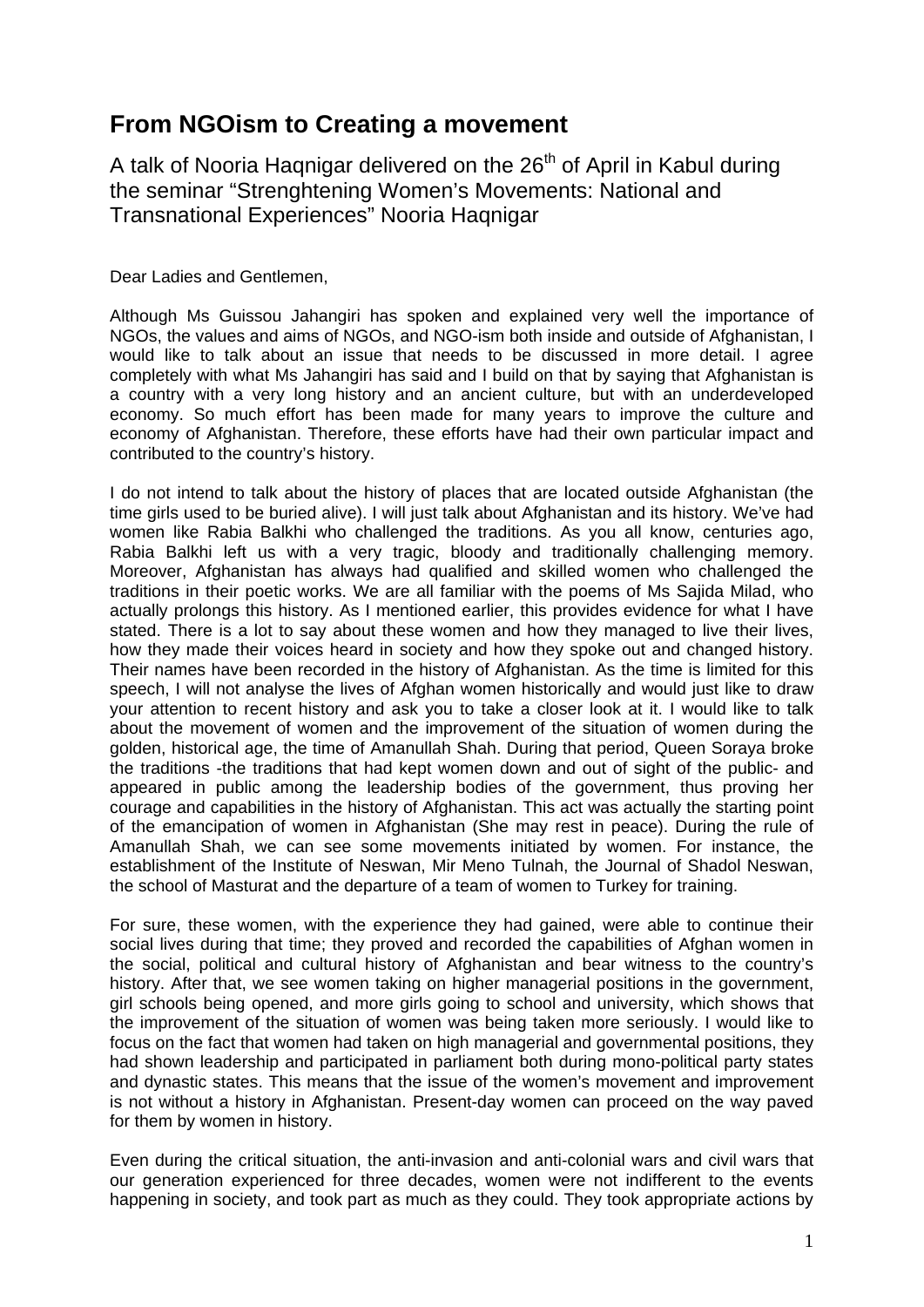getting involved in both private and governmental organisations. For instance, if the government was active in addressing one issue, non-governmental organisations were active in addressing so many other issues. It was NGOs that were in reality helping people in need. The issue regarding NGO and NGO-ism became very serious, particularly during the thirty years of war, and was almost institutionalised. Some of them were active inside the country and others outside the country. This means that some Afghan NGOs operated outside of Afghanistan and in exile, but took action in order to support and help women in terms of education, training, health etc.

There are also NGOs that operate inside the country. These NGOs go to the provinces, which the government has not yet managed to reach, and provide assistance to the warstricken people and to the victims of war. These NGOs supported the public and distributed humanitarian aid. What I mean to say is that these non-governmental organisations or nongovernmental social institutions helped women, children and people and saved people's lives from the freezing weather, hunger and so many other disasters. I stress again the fact that the Taleban period was actually the darkest time of the state. Our generation witnessed that. It may simply be a legend for future generations, or maybe nobody will even listen. Only by remembering this and refreshing it in each seminar can we prevent it from turning into a legend. During the dark period of the Taleban regime, women were kept at home and the doors of schools, governmental organisations and educational institutions were closed to them. Not only were women not considered human, they were not even seen as living beings. The Taleban's social and human values were under questions with such policies of the government during that time.

But by remaining in the country, the pioneering women of this society did not keep quiet, non-governmental organisations did not keep quiet and continued to feel responsible, sending aid and support to women, young girls and children. They knew how to take these women by their hands in order to lead them out of illiteracy. They made a great effort to help women in need not suffer from illness or lack of medical treatment. This is the reason why we now have many of our friends here that were the heroes of that time. These women took young and teenage girls by their hands and prompted them to continue their education underground and in houses with dimmed lights, where communication took place with muted voices and gestures of the eyes. These women provided education and training that was poor and low-quality, but they still tried to keep it operating underground. As we witness now, when the new government came into power and allowed women and girls to go to school, they were offered the opportunity to come out of their homes and go to school. Girls got the highest scores. This is a result of the efforts of those sisters of ours who tolerated the pain of lashes, kept on resisting any obstacles, and took their fellow country-women and people in need by their hands. In economic terms, they were also able to organise work that could be done at home, and provided people in need with any possible help and support they could offer.

For sure, this is what makes our history beautiful, and we cannot deny the pride associated with this time, the pride linked with activities of pioneering women in Afghanistan. The eyes of justice must be blind if this cannot be seen. After September 11, women could enter into governmental organisations, schools, higher education, universities – the thousands of positions existing in higher educational institutions. We are all witnessing this right now. Finally, we see the development of NGOs. We see that many NGOs are located outside the country, while hundreds of them are established here. I agree with what Ms Guissou Jahangiri said here, that the government realises that it is the public that shoulders the burden of tasks. Therefore, the burden of the government has been lessened and the responsibilities of the NGOs have been increased. For example, the Ministry of Health takes into account how many health-oriented NGOs we have. They think it would be good to carry out some campaigns via these NGOs. They count how many education-oriented NGOs we have, without taking their own responsibilities seriously. But if the tasks that are being carried out by NGOs were acknowledged and conducted by the government and the legal system,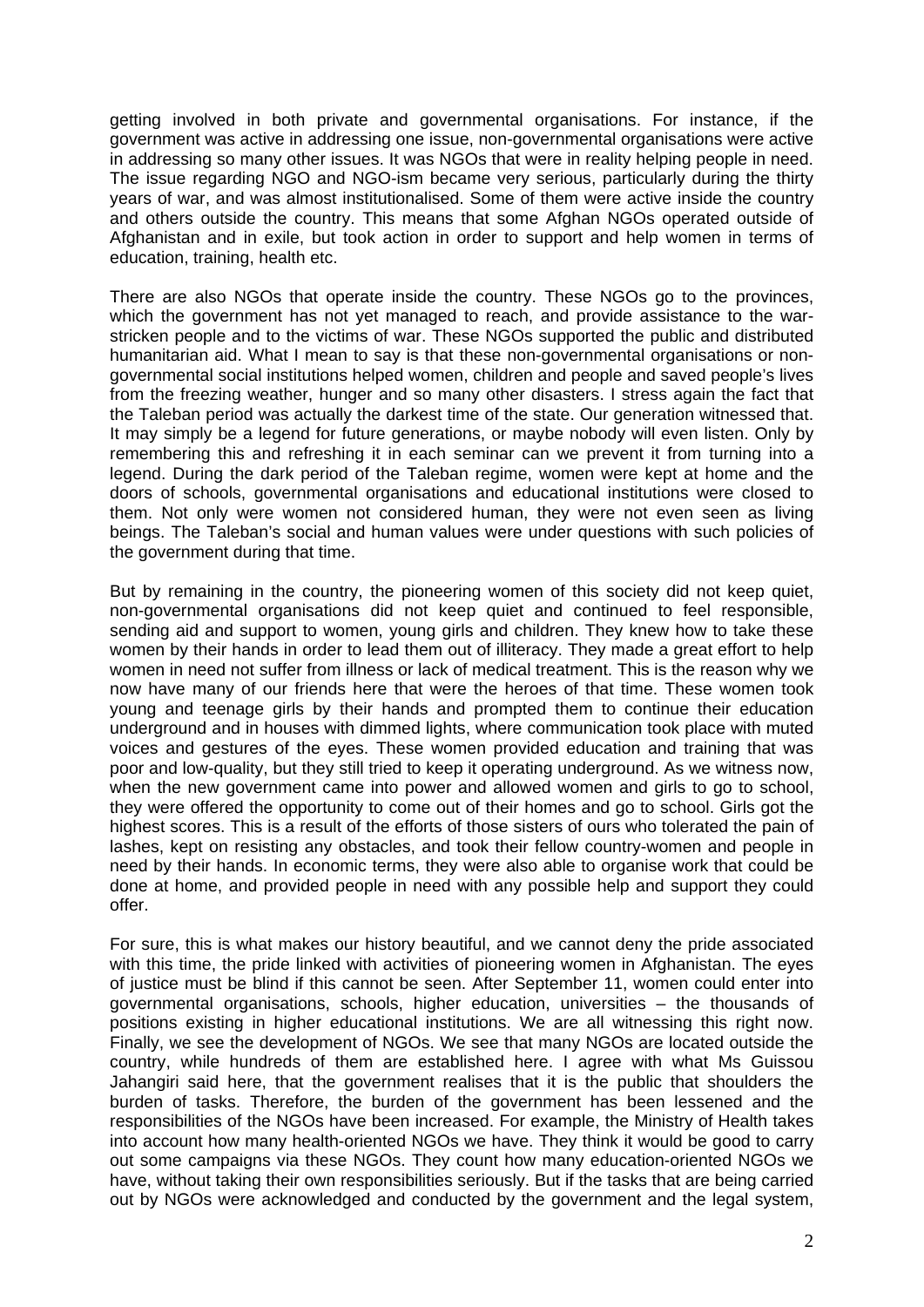they would be more beneficial. Or sometimes they become very weak, and the need to create another NGO is identified in order to reach new villages. Yet another private school ought to be built in order to reach children of another village. The evolution and improvement of NGOs and NGO-ism under the war-stricken and crisis-stricken conditions of Afghanistan, in which people can hardly make a living, is a help. It is an issue that leads us to a minor aim or strategy framework that is similar to those of the NGOs. But it leads us towards a generic goal, a scientific goal, a goal that saves human lives, particularly those of women. We may not reach that goal soon. We do not say it we will not be reached, but that it will take time. It means an NGO cannot exert pressure on legal sources. An NGO's work cannot bring about changes in law. It can only be socially active.

In response to this issue, four years ago -or perhaps the fifth year has passed already– the Political Participation Committee of Women of Afghanistan started dealing with the political and social thoughts of women in society, particularly of those who work in the social field and have direct contact with people and a detailed understanding of the lives of these people. They came together and set up an institution named Political Participation Committee of Women of Afghanistan. The general aim of the Women of Afghanistan is to examine human issues, particularly women's issues, from a political point of view and not just from a social perspective. Social impact is an issue. But when we say social-political, we try to analyse and discuss two issues at the same time. When we look at these issues from a political perspective, we are actually focussing on the importance of life, applicable laws, equality etc. We seek justice and open up evolutionary solutions for that and resist injustice, just as much as we seek to change the law. How can we achieve this? This can only be achieved through a political movement, political pressure and a political voice. But this is not possible merely through a small Political Participation Committee of Women of Afghanistan.

This small committee, which is actually a voluntary organisation, is run by our qualified and busy sisters. They introduced themselves. You can see that they bear great responsibility. Yet they still spare time for political thought, for elaborating a political programme and exerting political pressure on legislative or regulatory bodies. The efforts are aimed at this goal and we not only put pressure on the domestic policies of the country, we also try to make these policies and laws just and fair. But when we bring together all our political thoughts, we certainly see the international strategies pressuring us. As the publications cited by Ms Guissou revealed, foreign investments in an underdeveloped country like Afghanistan can change its policies and strategies without taking into consideration what the real needs of its people are.

What do women need? These foreign investors just think of how to promote their campaign here and take advantage of the economic resources and utilise them for their own benefit. Dear friends, based on this, I would like to stress that in a time in which the theory of globalisation prevails, a time in which our country is still suffering from war and the crisis of war –they want to take advantage of the theory of globalisation, the colonising policies and business economy– the pain and sorrows of women will increase tenfold. We can feel this pain deeply. And some may suffer even more. We cannot just ask the NGOs to do this or that and cure the pain.

The perception of the Political Participation Committee of Women of Afghanistan is that we respect all the institutions that work within the frame of infrastructural strategies like NGOs, political, social, legal institutions etc. We deeply keep them in our mind. But we do not know how to save human lives, humanity and particularly the lives of women. We believe and may see this need to be small and limited. This need seems small to us and appears small in comparison to the time we live in. We are victimised by the international policies and colonising competition of superpower countries. How can we, as small forces, resist them, individually or collectively; should we form groups or all get together and become a strong force? We can establish a big force and become an example of saving humans in the region. Afghans have many examples of this kind of pride, for they have managed to defeat the